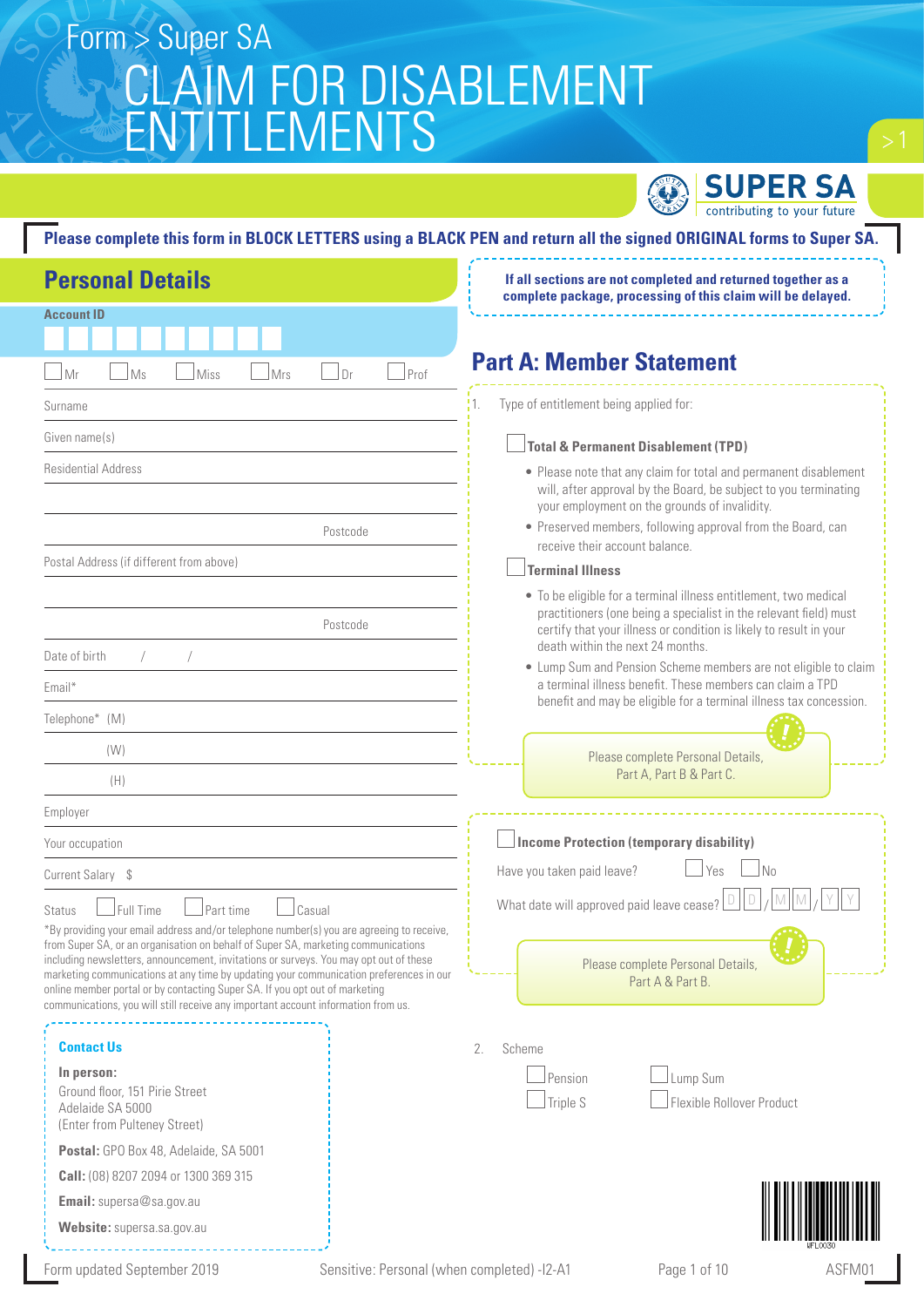### M FOR DISABLEMENT **LEMENTS** Form > Super SA

### **Part A: Member Statement**

**SUPER SA** contributing to your future

### 3. Manager's name (current/former) 4. Manager's title Manager's contact phone number and Manager's contact phone number 5. What date did you last work? / / / 6. Have you terminated employment?  $\Box$  Yes  $\Box$  No 7. If yes, on what date did you terminate employment? 8. Have you received, applied for, or are you entitled to receive, weekly workers' compensation payments?  $\Box$  Yes  $\Box$  No If yes, please give details: Injury Manager's name

**Please complete this form in BLOCK LETTERS using a BLACK PEN and return all the signed ORIGINAL forms to Super SA.**

10. Injury Manager's contact phone number

11. Have you received, or are you entitled to receive, a workers' compensation redemption ie under the *Return to Work Act*? If yes, please give details:

12. Have you received, applied for, or are you entitled to receive, any other entitlements (eg TVSP)?

If you are claiming through your **Triple S account** and have terminated employment as a result of accepting a Targeted Voluntary Separation Package or Voluntary Separation Package (TVSP or VSP), you **are not** eligible to claim for TPD insurance, including Terminal Illness.

If you are claiming through your **FRP account** and have terminated employment as a result of accepting a Targeted Voluntary Separation Package or Voluntary Separation Package (TVSP or VSP) and the incapacity was known to you at the time of accepting the TVSP or VSP, you **are not** eligible to claim for TPD Insurance, including Terminal Illness.

|     | If yes, please give details                                                                                                                                                                                                                                                                                                                                                                                                                                                                                                                                                                                                                                                                                                    |              |  |     |                                                                                                 |
|-----|--------------------------------------------------------------------------------------------------------------------------------------------------------------------------------------------------------------------------------------------------------------------------------------------------------------------------------------------------------------------------------------------------------------------------------------------------------------------------------------------------------------------------------------------------------------------------------------------------------------------------------------------------------------------------------------------------------------------------------|--------------|--|-----|-------------------------------------------------------------------------------------------------|
| 13. | Are you receiving a Disability Support Pension (DSP) or Veterans Affairs Pension (VAP)?                                                                                                                                                                                                                                                                                                                                                                                                                                                                                                                                                                                                                                        |              |  | Yes | N <sub>0</sub>                                                                                  |
|     | If yes, state type $\Box$ DSP or $\Box$ VAP                                                                                                                                                                                                                                                                                                                                                                                                                                                                                                                                                                                                                                                                                    |              |  |     |                                                                                                 |
|     | Pension no                                                                                                                                                                                                                                                                                                                                                                                                                                                                                                                                                                                                                                                                                                                     | Date granted |  |     |                                                                                                 |
|     | <b>Important information</b><br><b>Return to work entitlement:</b> If you have received, or are entitled to receive, weekly workers' compensation payments, this may affect your entitlement.<br><b>Medical costs:</b> You will have to pay the cost of providing any medical evidence to support your claim, such as obtaining the Medical Reports from your<br>treating doctors and any supporting documentation. Where you attend an appointment with an independent medical examiner arranged by Super SA, the<br>medical examiner's costs will be covered by Super SA. However, if an appointment is arranged and you do not attend the appointment, you will need to pay<br>the cost of any non-attendance fee incurred. |              |  |     |                                                                                                 |
|     |                                                                                                                                                                                                                                                                                                                                                                                                                                                                                                                                                                                                                                                                                                                                | Important:   |  |     | - Please return the <b>original signed form and supporting information</b> to Super SA by post: |

**Super SA, GPO Box 48, Adelaide, SA 5001**

Form updated September 2019 Sensitive: Personal (when completed) -I2-A1 Page 2 of 10 ASFM01 ASFM0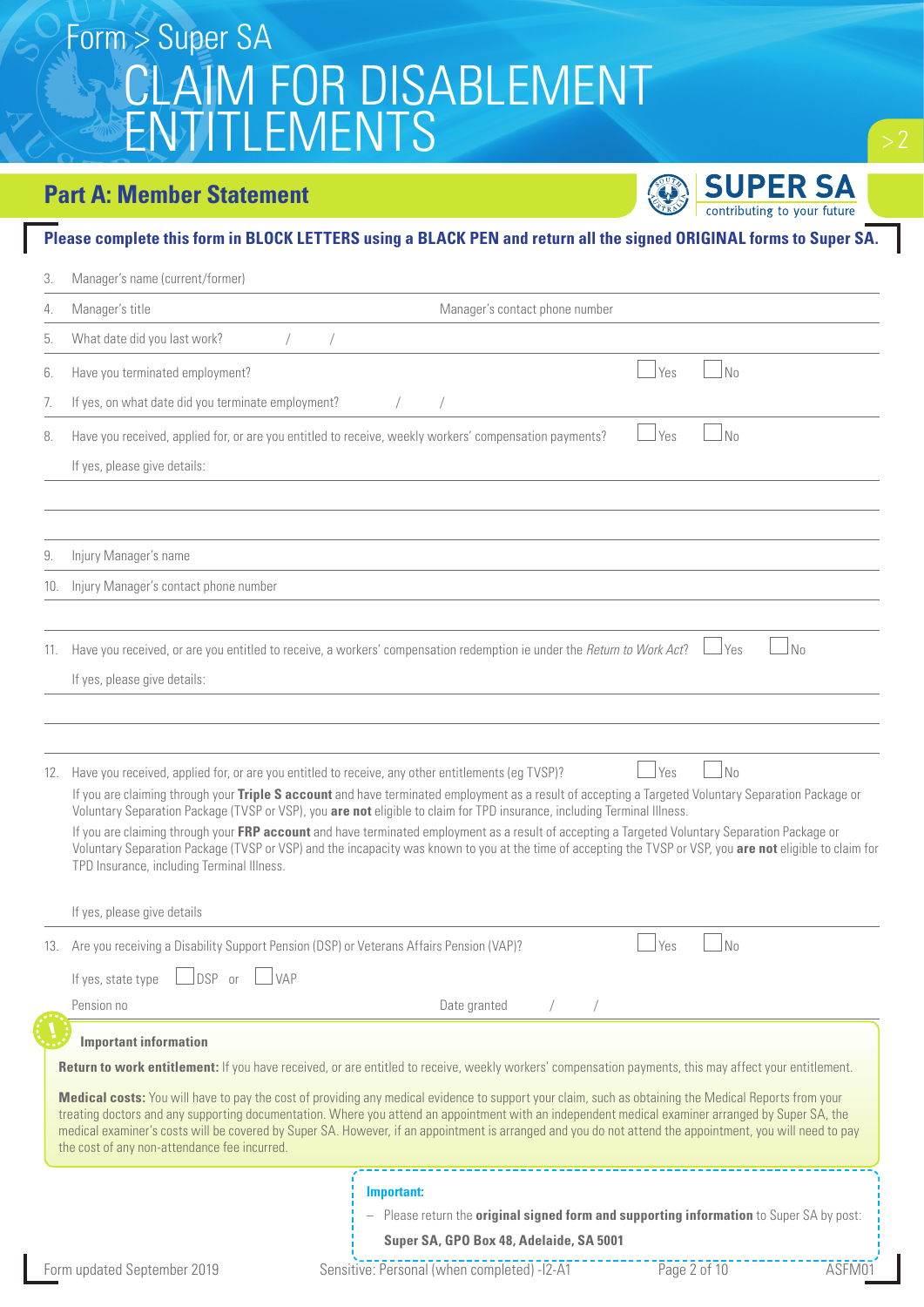

#### **Please complete this form in BLOCK LETTERS using a BLACK PEN and return all the signed ORIGINAL forms to Super SA.**

14. What is the exact nature of your medical condition(s)?

- 15. If an injury, how did your injury occur?
- 16. Please provide the date of any surgery/procedures and the set of the surface of the data  $\frac{1}{2}$
- 17. Provide details of surgery/procedures
- 18. When did you first suffer from the above condition(s)?

19. Please give details of all doctors, specialists etc. consulted in relation to the condition(s)

| Condition(s) | Doctor's name | Doctor's address | Date of first<br>consultation | Date of last<br>consultation |
|--------------|---------------|------------------|-------------------------------|------------------------------|
|              |               |                  | $\sqrt{2}$<br>$\sqrt{2}$      |                              |
|              |               |                  |                               |                              |
|              |               |                  | $\sqrt{2}$<br>$\sqrt{2}$      |                              |
|              |               |                  | $\sqrt{2}$<br>$\bigg)$        |                              |
|              |               |                  | $\mathcal{A}$                 |                              |
|              |               |                  |                               |                              |

(If you require more space, please attach a separate sheet.)

20. Have you been able to perform any work (paid or unpaid) since you were disabled?

If yes, please provide details:

21. Please list the work duties that you are not able to perform

22. Please list any alternative work duties that you think that you may be able to do (if applicable)

23. Other comments/additional information (which you believe may be relevant in the assessment of this claim)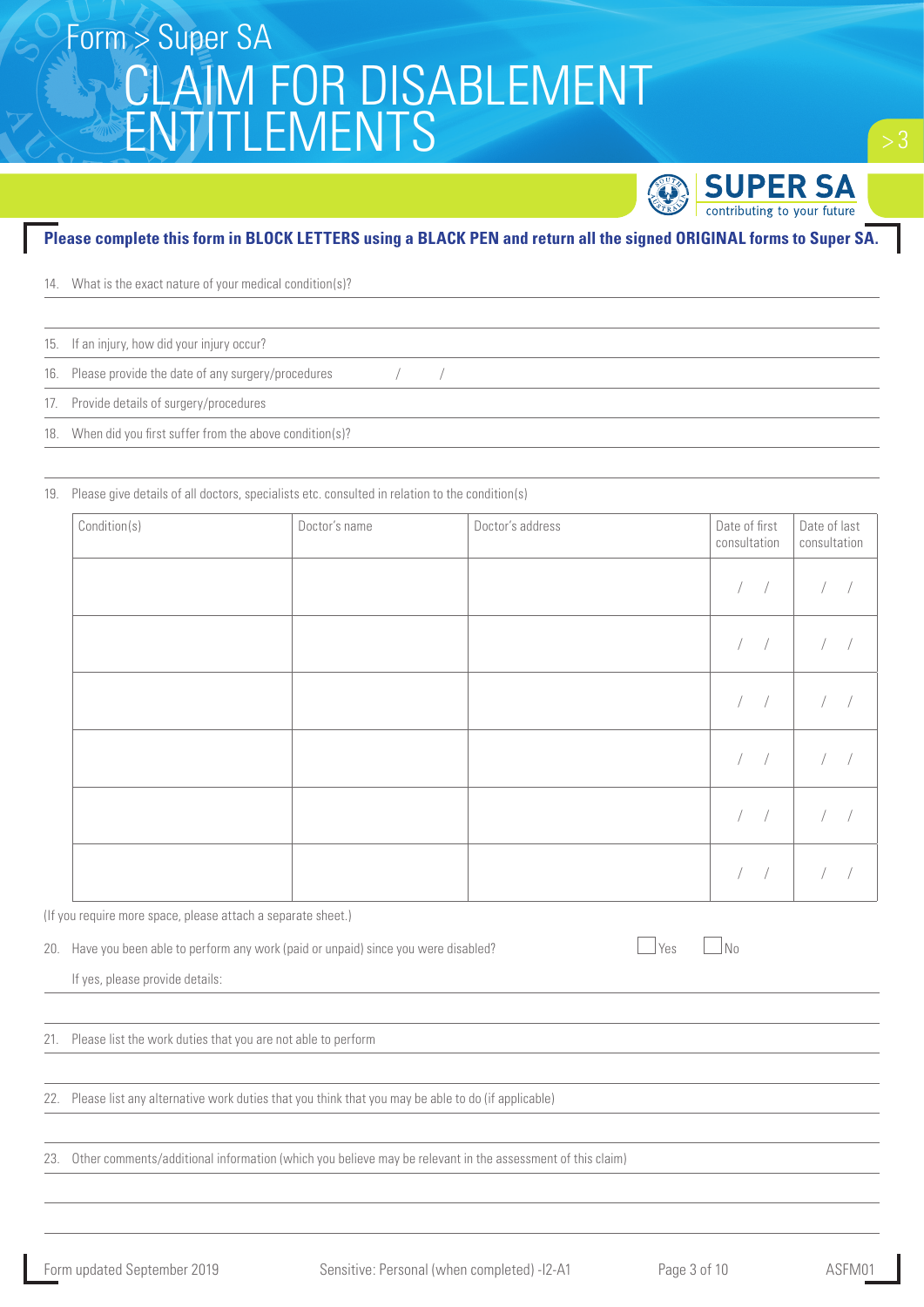|     | contributing to your future                                                                                        |  |  |  |  |  |  |  |
|-----|--------------------------------------------------------------------------------------------------------------------|--|--|--|--|--|--|--|
|     | Please complete this form in BLOCK LETTERS using a BLACK PEN and return all the signed ORIGINAL forms to Super SA. |  |  |  |  |  |  |  |
|     |                                                                                                                    |  |  |  |  |  |  |  |
| 24. | To assist with the assessment of your claim, please provide copies of the following (if applicable)                |  |  |  |  |  |  |  |
|     | <b>List of Current Medications</b><br><b>Health Care Plans</b><br><b>Orthopaedic Assessments</b>                   |  |  |  |  |  |  |  |
|     | <b>Hospital or Separation Reports</b><br>Specialist Reports<br>X-Ray/MRI/Radiological Reports                      |  |  |  |  |  |  |  |
|     | <b>Biopsy Reports</b><br>Return to Work Reports<br>Test Results (eg blood tests)                                   |  |  |  |  |  |  |  |
|     |                                                                                                                    |  |  |  |  |  |  |  |
| 25. | Is any further medical evidence/information attached?<br>No<br>Yes                                                 |  |  |  |  |  |  |  |
|     |                                                                                                                    |  |  |  |  |  |  |  |
|     |                                                                                                                    |  |  |  |  |  |  |  |
|     | Before posting in your form, please ensure the following sections have been completed and signed:                  |  |  |  |  |  |  |  |
|     | All questions under Part A: Member Statement                                                                       |  |  |  |  |  |  |  |
|     | Part B: Medical Report (to be completed by your medical practitioner)                                              |  |  |  |  |  |  |  |
|     | Part C: Medical Specialist Report (to be completed by your medical specialist)                                     |  |  |  |  |  |  |  |
|     | Copies of any supporting documentation is attached                                                                 |  |  |  |  |  |  |  |
|     | Please send all parts of this form together, to ensure we are able to process your claim.                          |  |  |  |  |  |  |  |
|     |                                                                                                                    |  |  |  |  |  |  |  |
|     | Doclaration                                                                                                        |  |  |  |  |  |  |  |

#### Declaration

- I declare that all the information supplied by me is true and correct.
- I acknowledge it is an offence to provide false or misleading information.
- I authorise any hospital, doctor or other person who has treated or examined me to provide Super SA with any further information or medical reports on my illness or injury, medical history, consultations, prescriptions or treatment.
- I authorise Super SA to gain access to any Return to Work reports (if applicable).
- Super SA may provide a copy of this declaration to the third party to obtain necessary information.
- I authorise Super SA to provide information to any other medical practitioner for the purpose of assessing my claim.
- I understand that Super SA and its medical adviser(s) will use this information for the purpose of considering my application.
- I understand that Super SA will obtain information from my employer and may provide my medical details to my employer, which it is authorised to do under the relevant Act and Regulations.
- I understand I will have to pay the cost of providing any medical evidence to support my application.

| Signature: $\boldsymbol{\mathsf{X}}$ | Date:                                                                                             |
|--------------------------------------|---------------------------------------------------------------------------------------------------|
|                                      |                                                                                                   |
|                                      |                                                                                                   |
|                                      |                                                                                                   |
|                                      | Important:                                                                                        |
|                                      | $-$ Please return the <b>original signed form and supporting information</b> to Super SA by post: |
|                                      | Super SA, GPO Box 48, Adelaide, SA 5001                                                           |

**SUPER SA**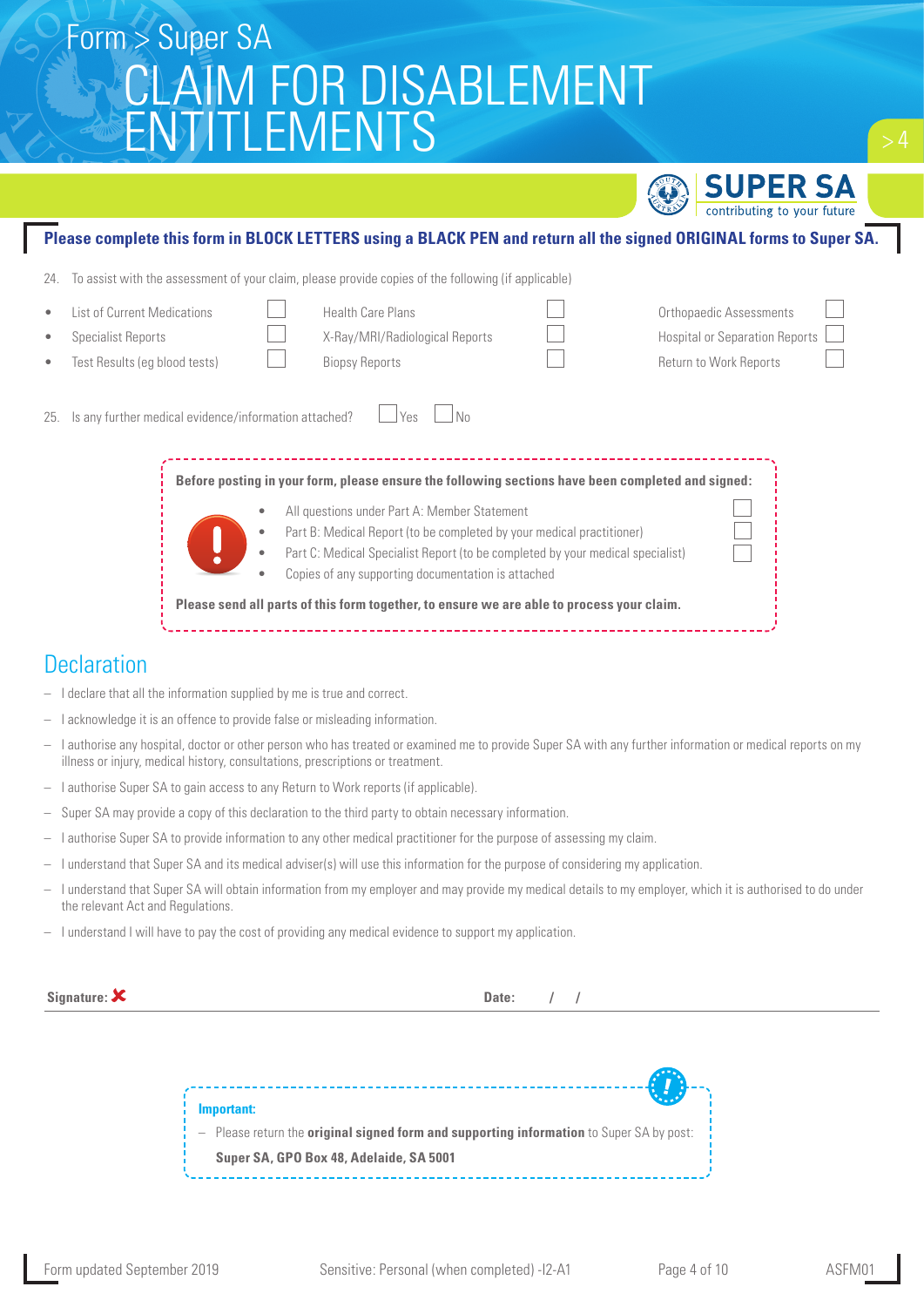#### **Part B: Medical Report** (To be completed by the **claimant's medical practitioner**)

**SUPER SA** 

#### **Please complete this form in BLOCK LETTERS using a BLACK PEN and return all the signed ORIGINAL forms to Super SA.**

| 1. | <b>Name of claimant</b><br>Date of Birth                                                                              |                            |
|----|-----------------------------------------------------------------------------------------------------------------------|----------------------------|
| 2. | From what date have you been the claimant's treating doctor?<br>$\sqrt{2}$                                            |                            |
| 3. | On what date did you first see the claimant in connection with his/her condition(s)?                                  |                            |
| 4. | Does the claimant have an appointment to see you again?<br><b>Yes</b><br>No<br>If yes, please give date<br>$\sqrt{2}$ |                            |
| 5. | Please complete the following in respect of the claimant's medical condition(s)                                       |                            |
|    | <b>Medical Condition</b>                                                                                              | <b>Date first suffered</b> |
| 1. |                                                                                                                       |                            |
| 2. |                                                                                                                       |                            |
| 3. |                                                                                                                       |                            |
| 4. |                                                                                                                       | $\sqrt{2}$                 |
|    | How do these conditions affect the claimant's ability to perform work duties?                                         |                            |
|    |                                                                                                                       |                            |
|    |                                                                                                                       |                            |
|    | Provide details of investigations or tests performed (Please attach results).                                         |                            |
|    |                                                                                                                       |                            |
|    |                                                                                                                       |                            |
|    | Provide details of treatments, current and trialed.                                                                   |                            |
|    |                                                                                                                       |                            |
|    |                                                                                                                       |                            |
|    |                                                                                                                       |                            |
|    | What is the prognosis, including the likely outcome of any treatments?                                                |                            |
|    |                                                                                                                       |                            |
|    |                                                                                                                       |                            |
|    | (If you require more space, please attach a separate sheet.)                                                          |                            |
| 6. | $\Box$ No<br><b>S</b> Yes<br>Is the claimant's condition terminal?                                                    |                            |
|    | 12-24 months $\Box$ 2-5 years<br>$\frac{1}{5}$ -10 years<br>If yes, is the condition likely to be terminal within:    |                            |
| 7. | Any other comments which you believe may be relevant in the assessment of this claim                                  |                            |
|    |                                                                                                                       |                            |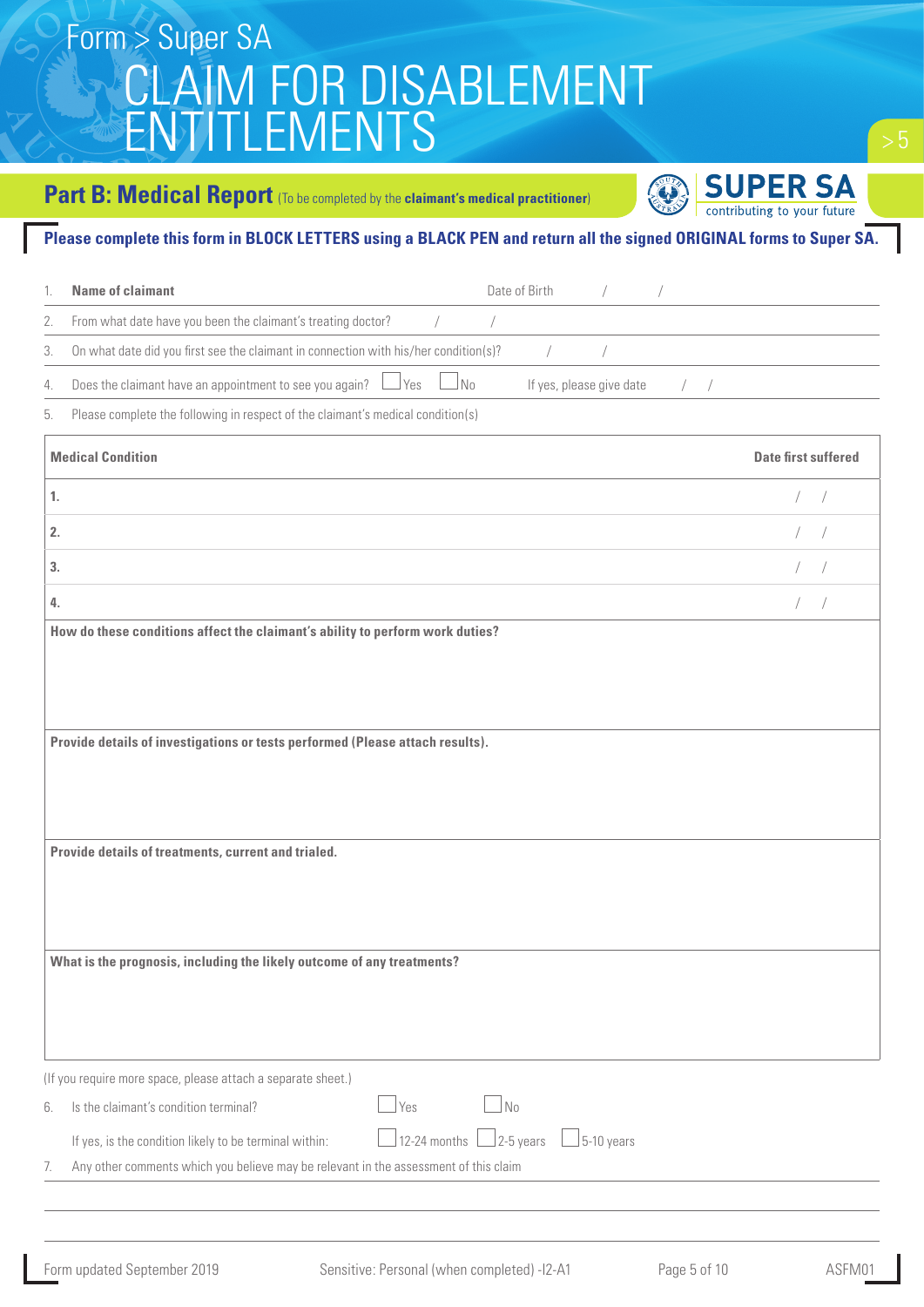#### **Part B: Medical Report** (To be completed by the **claimant's medical practitioner**)

**SUPER SA** contributing to your future

#### **Please complete this form in BLOCK LETTERS using a BLACK PEN and return all the signed ORIGINAL forms to Super SA.**

#### **Based on your professional medical opinion:**

| 8.  | Is the claimant fit for his/her usual work?                                                                                                                                                 |
|-----|---------------------------------------------------------------------------------------------------------------------------------------------------------------------------------------------|
|     | Full time (>30 hrs)<br>Yes<br>No                                                                                                                                                            |
|     | No<br>Part time (15-30 hrs)<br>Yes                                                                                                                                                          |
|     | $\Box$ Heavy<br>Other<br>Moderate<br>Nature of work - please indicate<br>Light                                                                                                              |
|     | Please provide details:                                                                                                                                                                     |
|     |                                                                                                                                                                                             |
|     |                                                                                                                                                                                             |
| 9.  | Is the claimant fit for any other alternative work including sedentary work?                                                                                                                |
|     | Yes<br>No<br>Full time (>30 hrs)                                                                                                                                                            |
|     | Part time (15-30 hrs)<br>No<br>Yes                                                                                                                                                          |
|     | Moderate<br>Heavy<br>Other<br>Light<br>Nature of work - please indicate                                                                                                                     |
|     | Please provide details:                                                                                                                                                                     |
|     |                                                                                                                                                                                             |
|     |                                                                                                                                                                                             |
|     |                                                                                                                                                                                             |
| 10. | If the claimant is currently not fit for his/her usual work or alternative work, please estimate when, in your opinion, the claimant is likely to be able to return<br>to any form of work. |
|     |                                                                                                                                                                                             |
|     |                                                                                                                                                                                             |
|     |                                                                                                                                                                                             |
| 11. | Please indicate if there is any type of work the claimant may be able to perform in the future. If so, what medical treatment, rehabilitation, training or other<br>steps may be required?  |
|     |                                                                                                                                                                                             |
|     |                                                                                                                                                                                             |
|     |                                                                                                                                                                                             |
|     | 12. If it is premature to express an opinion about when the claimant could return to work, please provide an estimate as to when an opinion could be expressed.                             |
|     |                                                                                                                                                                                             |
|     |                                                                                                                                                                                             |
|     |                                                                                                                                                                                             |
|     | 13. Please estimate the claimant's overall level of incapacity for all kinds of work.                                                                                                       |
|     | %                                                                                                                                                                                           |

Note 100% incapacity means that the claimant is completely unable to perform any type of work.

Form updated September 2019 Sensitive: Personal (when completed) -I2-A1 Page 6 of 10 ASFM01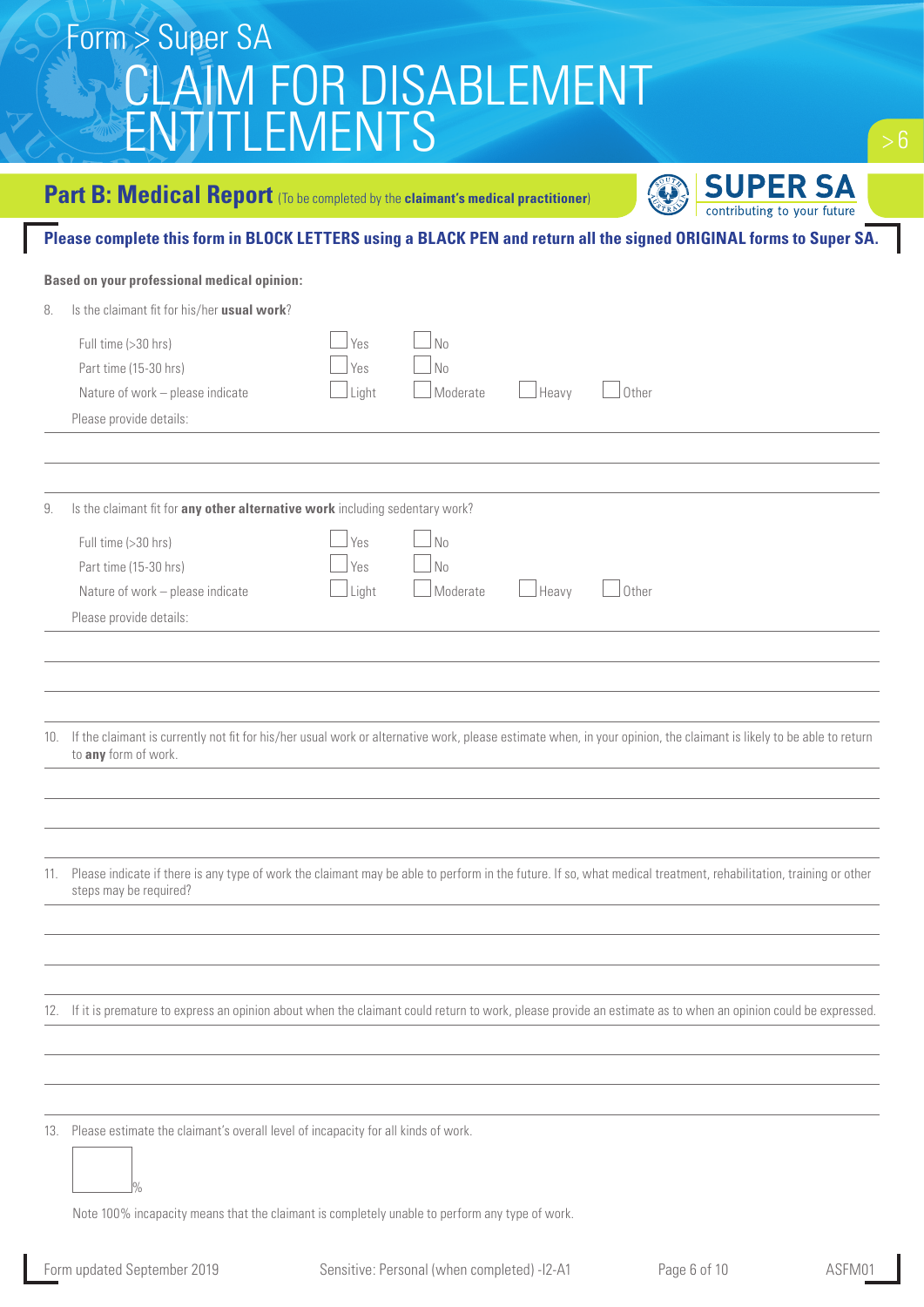#### **Part B: Medical Report** (To be completed by the **claimant's medical practitioner**)

**SUPER SA** 

#### **Please complete this form in BLOCK LETTERS using a BLACK PEN and return all the signed ORIGINAL forms to Super SA.**

14. To assist with the assessment of this claim, please provide copies of the following (if applicable)

| List of Current Medications<br>Specialist Reports<br>Test Results (eg blood tests) | Health Care Plans<br>X-Ray/MRI/Radiological Reports<br><b>Biopsy Reports</b> | <b>Orthopaedic Assessments</b><br>Hospital or Separation Reports<br>Return to Work Reports |  |
|------------------------------------------------------------------------------------|------------------------------------------------------------------------------|--------------------------------------------------------------------------------------------|--|
| 15. Is any further medical evidence/information attached?                          | $Y_{\text{P}}S$<br>N <sub>0</sub>                                            |                                                                                            |  |

#### Declaration (By medical practitioner completing this form)

- I hereby certify that I have personally attended the claimant and that all the information supplied by me on this form is true and correct.
- I understand that Super SA and its medical adviser(s) will use this information and

**Signature X** Date

– Super SA may provide copies of this report to the claimant or to any medical practitioner, or to any other person deemed necessary to assist in the assessment of this claim.

| Name                                |                          |
|-------------------------------------|--------------------------|
| Name of Practice                    |                          |
| Address                             |                          |
|                                     | Postcode                 |
| Telephone                           |                          |
| Registration and/or provider number |                          |
| Qualifications                      | <b>Medical Specialty</b> |
|                                     |                          |
|                                     |                          |

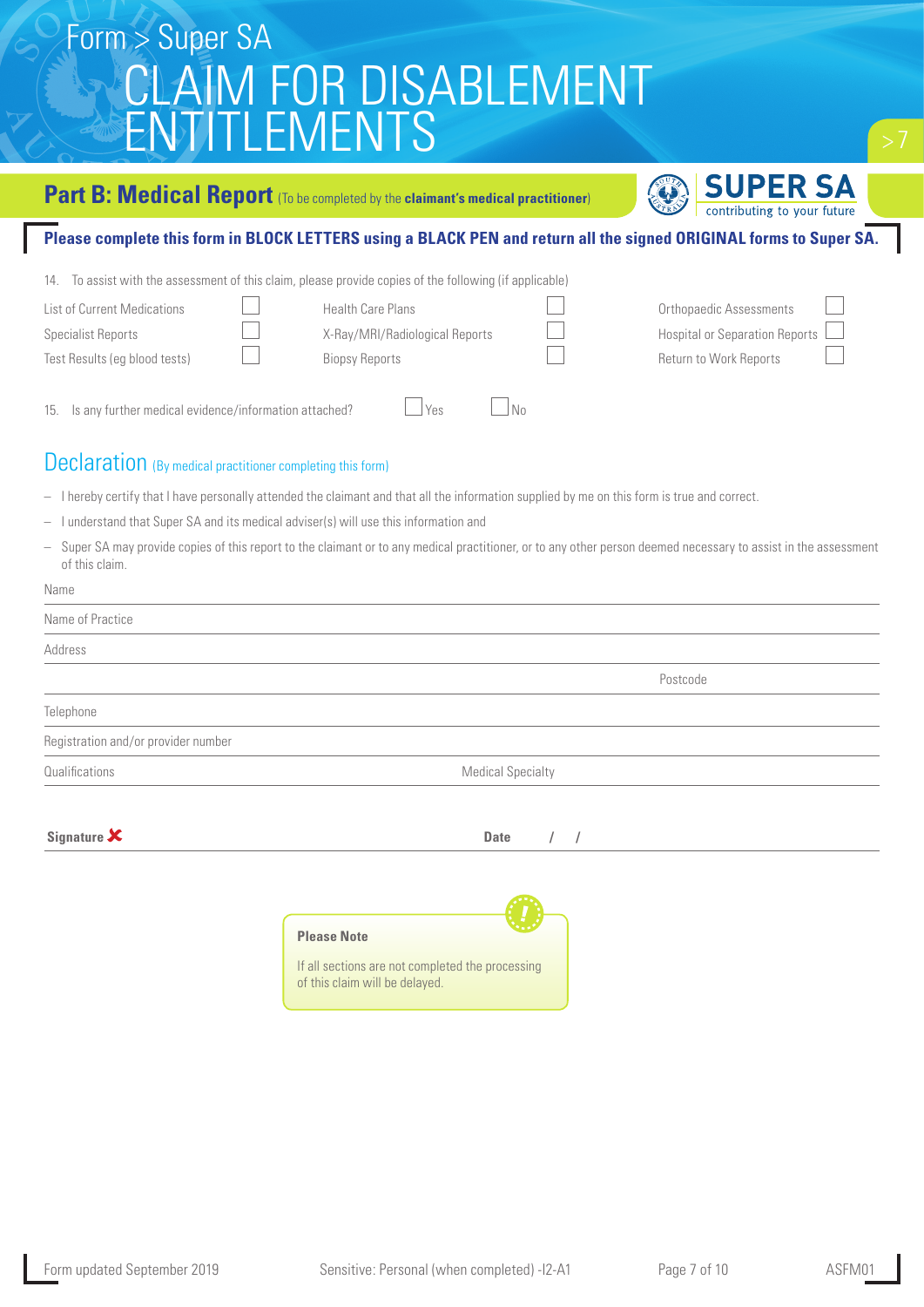#### **Part C: Medical Report** (To be completed by a **medical specialist in the relevant field**)



#### **Please complete this form in BLOCK LETTERS using a BLACK PEN and return all the signed ORIGINAL forms to Super SA.**

| 1. | <b>Name of claimant</b><br>Date of Birth<br>T<br>$\prime$                                                                              |                            |
|----|----------------------------------------------------------------------------------------------------------------------------------------|----------------------------|
| 2. | From what date have you been the claimant's treating doctor?<br>$\bigg)$<br>$\bigg)$                                                   |                            |
| 3. | On what date did you first see the claimant in connection with his/her condition(s)?                                                   |                            |
| 4. | Does the claimant have an appointment to see you again?<br><b>Yes</b><br>No.<br>If yes, please give date<br>$\sqrt{2}$<br>$\sqrt{2}$   |                            |
| 5. | Please complete the following in respect of the claimant's medical condition(s)                                                        |                            |
|    | <b>Medical Condition</b>                                                                                                               | <b>Date first suffered</b> |
| 1. |                                                                                                                                        | $\sqrt{2}$<br>$\sqrt{2}$   |
| 2. |                                                                                                                                        | $\sqrt{2}$                 |
| 3. |                                                                                                                                        |                            |
| 4. |                                                                                                                                        | $\sqrt{2}$<br>$\sqrt{2}$   |
|    | Provide details of investigations or tests performed (Please attach results).                                                          |                            |
|    | Provide details of treatments, current and trialed.                                                                                    |                            |
|    | What is the prognosis, including the likely outcome of any treatments?<br>(If you require more space, please attach a separate sheet.) |                            |

|                | 6. Is the claimant's condition terminal?                                                                      | $V_{\text{AC}}$ | $N_0$ |  |
|----------------|---------------------------------------------------------------------------------------------------------------|-----------------|-------|--|
|                | If yes, is the condition likely to be terminal within: $\Box$ 12-24 months $\Box$ 2-5 years $\Box$ 5-10 years |                 |       |  |
| $\overline{1}$ | Any other comments which you believe may be relevant in the assessment of this claim                          |                 |       |  |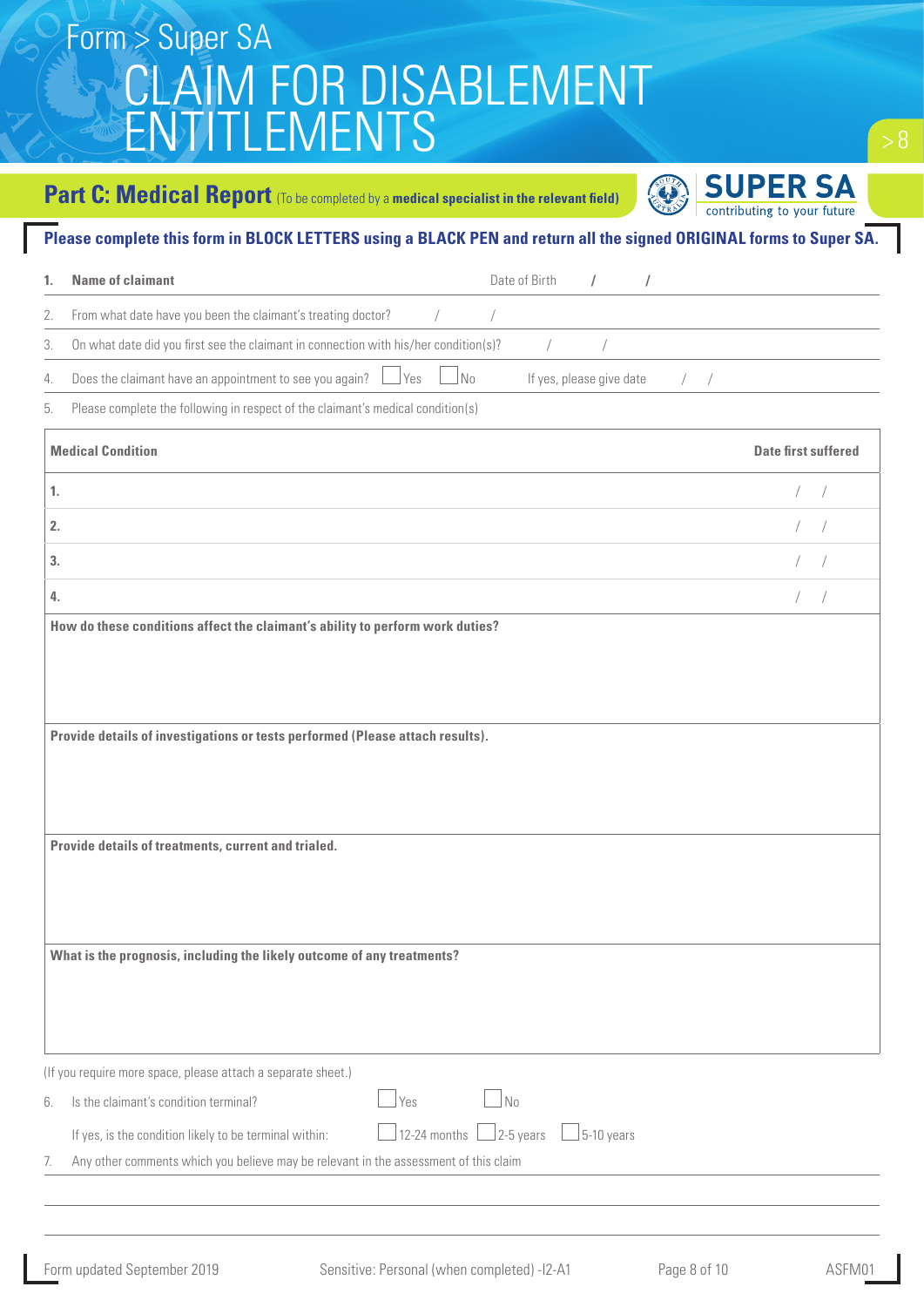#### **Part C: Medical Report** (To be completed by a **medical specialist in the relevant field)**

**JPER SA** contributing to your future

#### **Please complete this form in BLOCK LETTERS using a BLACK PEN and return all the signed ORIGINAL forms to Super SA.**

#### **Based on your professional medical opinion:**

| 8.  | Is the claimant fit for his/her usual work?                                                                                                                                                |
|-----|--------------------------------------------------------------------------------------------------------------------------------------------------------------------------------------------|
|     | Full time (>30 hrs)<br>Yes<br>No                                                                                                                                                           |
|     | Part time (15-30 hrs)<br>No<br>Yes                                                                                                                                                         |
|     | Heavy<br>Moderate<br>Other<br>Nature of work - please indicate<br>Light                                                                                                                    |
|     | Please provide details                                                                                                                                                                     |
|     |                                                                                                                                                                                            |
| 9.  | Is the claimant fit for any other alternative work including sedentary work?                                                                                                               |
|     | Yes<br>No<br>Full time (>30 hrs)                                                                                                                                                           |
|     | Part time (15-30 hrs)<br>Yes<br>No                                                                                                                                                         |
|     | Moderate<br>Heavy<br>Nature of work - please indicate<br>Other<br>Light                                                                                                                    |
|     | Please provide details                                                                                                                                                                     |
|     |                                                                                                                                                                                            |
|     |                                                                                                                                                                                            |
|     |                                                                                                                                                                                            |
| 10. | If the claimant is currently not fit for his/her usual work or alternative work, please estimate when, in your opinion, the claimant is likely to be able to return<br>to any form of work |
|     |                                                                                                                                                                                            |
|     |                                                                                                                                                                                            |
|     |                                                                                                                                                                                            |
| 11. | Please indicate any work the claimant may be able to perform in the future. If so, what medical treatment, rehabilitation, training or other steps may be<br>required?                     |
|     |                                                                                                                                                                                            |
|     |                                                                                                                                                                                            |
|     |                                                                                                                                                                                            |
|     | 12. If it is premature to express an opinion about when the claimant could return to work, please provide an estimate as to when an opinion could be expressed                             |
|     |                                                                                                                                                                                            |
|     |                                                                                                                                                                                            |
|     |                                                                                                                                                                                            |
|     | 13. Please estimate the claimant's overall level of incapacity for all kinds of work.                                                                                                      |
|     | $\frac{0}{0}$                                                                                                                                                                              |

Note 100% incapacity means that the claimant is completely unable to perform any type of work.